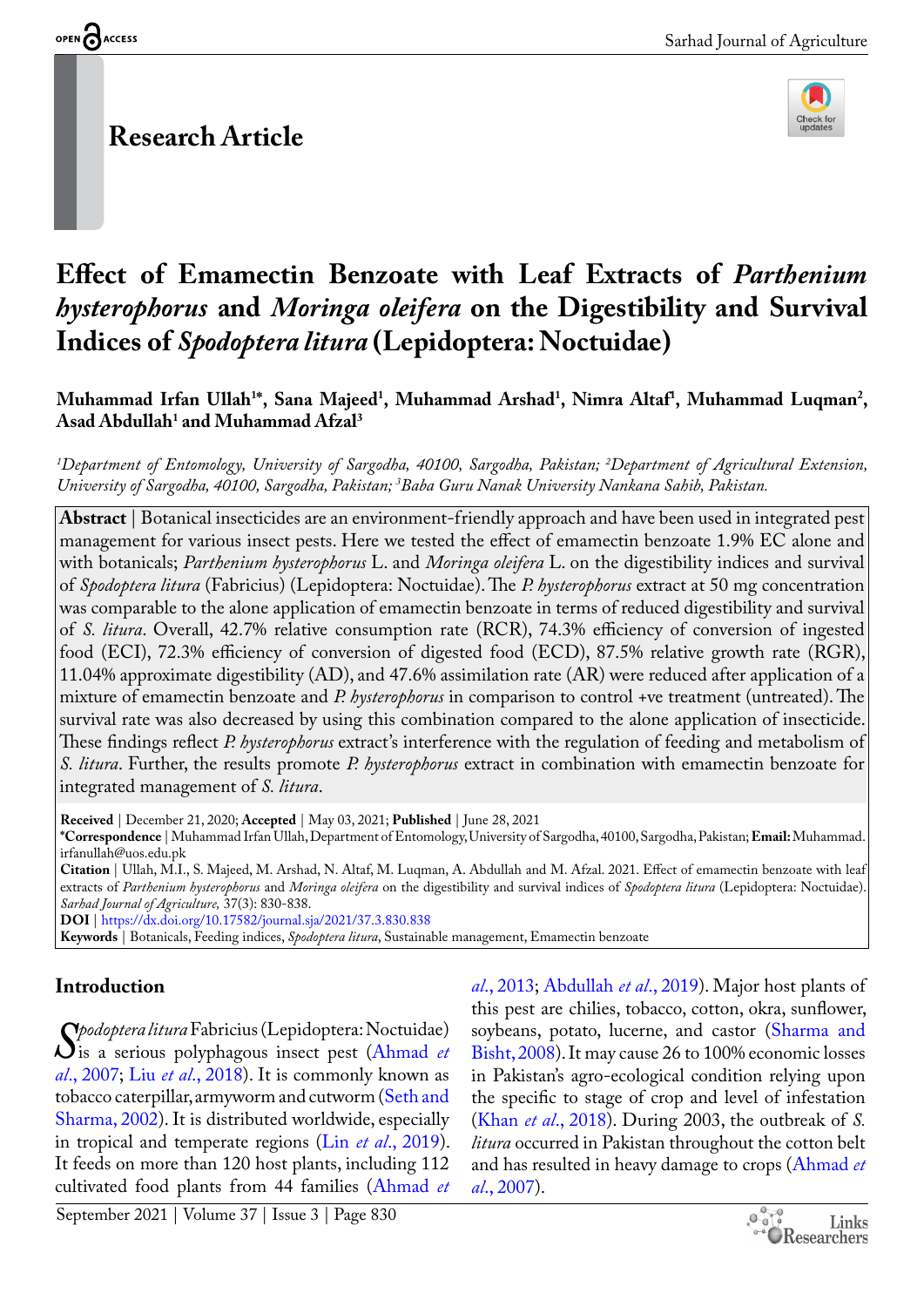To manage the *S. litura* population in field use of synthetic insecticides is still being consider a good option (Ismail *et al*[., 2017\)](#page-6-3). Emamectin benzoate is a novel semi-synthetic bioinsecticide derived from the naturally occurring compound avermectin [\(Zaka](#page-8-0)  *et al*[., 2014\)](#page-8-0). It is highly toxic against different insect pests, including; lepidopterans, thrips, fruit borer, cockroaches, and leafminer with both contact and stomach action ([Muthukrishnan](#page-7-2) *et al*., 2012). It acts as a chloride channel activator that affects the nervous system of insects.

The use of these chemicals is wide-ranging that has provided an ideal environment of resistance development for the insects [\(Ahmad](#page-5-3) *et al*., 2008). Resistance development in *S. litura* against newer insecticides has been reported previously from different countries including Pakistan ([Shad](#page-7-3) *et al*., [2012](#page-7-3)). Further, the harmful effect of chemicals on our environment and human is another threat ([Kumar](#page-6-4)  *et al*[., 2013](#page-6-4)). Increasing risks with the insecticidal application, there is a need to use some other alternate and effective methods for the management of insect pests that should be safer for our environment and human health. Plants are the rich source of bioactive chemicals that can provide an alternative to synthetic chemicals (Qin *et al*[., 2010](#page-7-4)). Many plants have insecticidal properties and are being used in integrated pest management programs ([Mathesius, 2018](#page-6-5); [Trivedi](#page-8-1)  *et al*[., 2018\)](#page-8-1). *Moringa oleifera* (Lam.), or drumstick tree' ([Anwar and Bhanger, 2003\)](#page-5-4), is a perennial tree and belongs to the family Moringaceae ([Anwar](#page-5-5) *et al*., [2007](#page-5-5); [Ramachandran](#page-7-5) *et al*., 1980). Many bioactive proteins are present in this plant that have different biological activities such as lectins ([de Lima Santos](#page-5-6)  *et al*[., 2009](#page-5-6), [2014](#page-5-6)) named cMoL, which showed insecticidal activity against *Anagasta kuehniella* Zeller (Lepidoptera; Pyralidae). *Parthenium hysterophorus* L. (Family: Asteraceae), commonly known as chatak chandani, gajar ghas ([Kumar](#page-6-6) *et al*., 2012), is a widely spread weed and has been used as an insect repellent ([Wiesner](#page-8-2) *et al*., 2007). All plant's parts contain toxins known as sesquiterpene lactones ([Datta and Saxena,](#page-5-7)  [2001](#page-5-7)), parthenin and other phenolics [\(Oudhia, 2001\)](#page-7-6) have insecticidal properties (Wu *et al*[., 2016](#page-8-3)).

However, the increasing trend of plants use for high volumes of extract stock solution, inconsistent efficacy, and lower effectiveness against some target pests are challenging compared to synthetic insecticides [\(Isman, 2006;](#page-6-7) [Pavela, 2015](#page-7-7)). About deficiencies in

September 2021 | Volume 37 | Issue 3 | Page 831

pesticides and plant extracts, new strategies for both methods are constantly sought. The joint effect of two substances showing synergistic effect has already been documented ([Pavela, 2015\)](#page-7-7). Previously plant extracts have been used in combination with synthetic insecticides ([Harve and Kamath, 2014;](#page-5-8) [Shaalan](#page-7-8) *et al*., [2005](#page-7-8); [Mohan](#page-7-9) *et al*., 2010). Silva *et al*[. \(2017\)](#page-7-10) reported the synergistic and combined effect of deltamethrin-*Ocimum basilicum* against the *S. frugiperda* by lowering 80%  $LD_{50}$  of the deltamethrin.

So far, no report is available on the combinatorial effect of insecticide with *P. hysterophorus* and *M. oleifera* against *S. litura*. Here, we determined the impact of emamectin benzoate alone and incombination with *M. oleifera* and *P. hysterophorus*, leaf extracts on digestibility indices of *S. litura*. We are expecting that the combinations of botanicals with insecticides will provide an alternative strategy in minimizing the insecticidal application, than alone application of insecticides and plant extracts.

## **Materials and Methods**

#### *Insect culture*

The *S. litura* eggs were obtained from a field of soybean *Glycine max* (L.) in September, 2018 nearby University. The collected eggs were kept in glass Petri plates at 26±2 °C temperature and 64±5% RH. The neonate larvae were provided with artificial diet prepared by following the method of Sorour ([Sorour](#page-7-11)  *et al*[., 2011](#page-7-11)). Pupal culture was shifted to plastic jars (120mm× 116mm× 95mm) from Petri plates. On emergence, adult's culture was provided with a sugar solution (10%). For oviposition, Muslin cloth strips (1cm wide, 5-10cm long) were hanged in oviposition plastic jars. The  $F_3$  generation was used for further experiments.

## *Plant extracts preparation*

Fresh and healthy leaves of *P. hysterophorus* and *M. oleifera* were obtained from a nearby field. Leaves were washed with distilled water and air-dried for 48 hours and then kept in oven at 50°C for 24 hours. The dried leaves were crushed in the electrical grinder (Moulinex, France) to make a fine powder. Ten-gram powder was added in 100 mL of methanol for making solution for 12 hours this solution was kept on an orbital shaker (OS-752 Pallscientific, Indonesia) to mix thoroughly. Then muslin cloth was used for filtering the solution and using Whatman No. 1 filter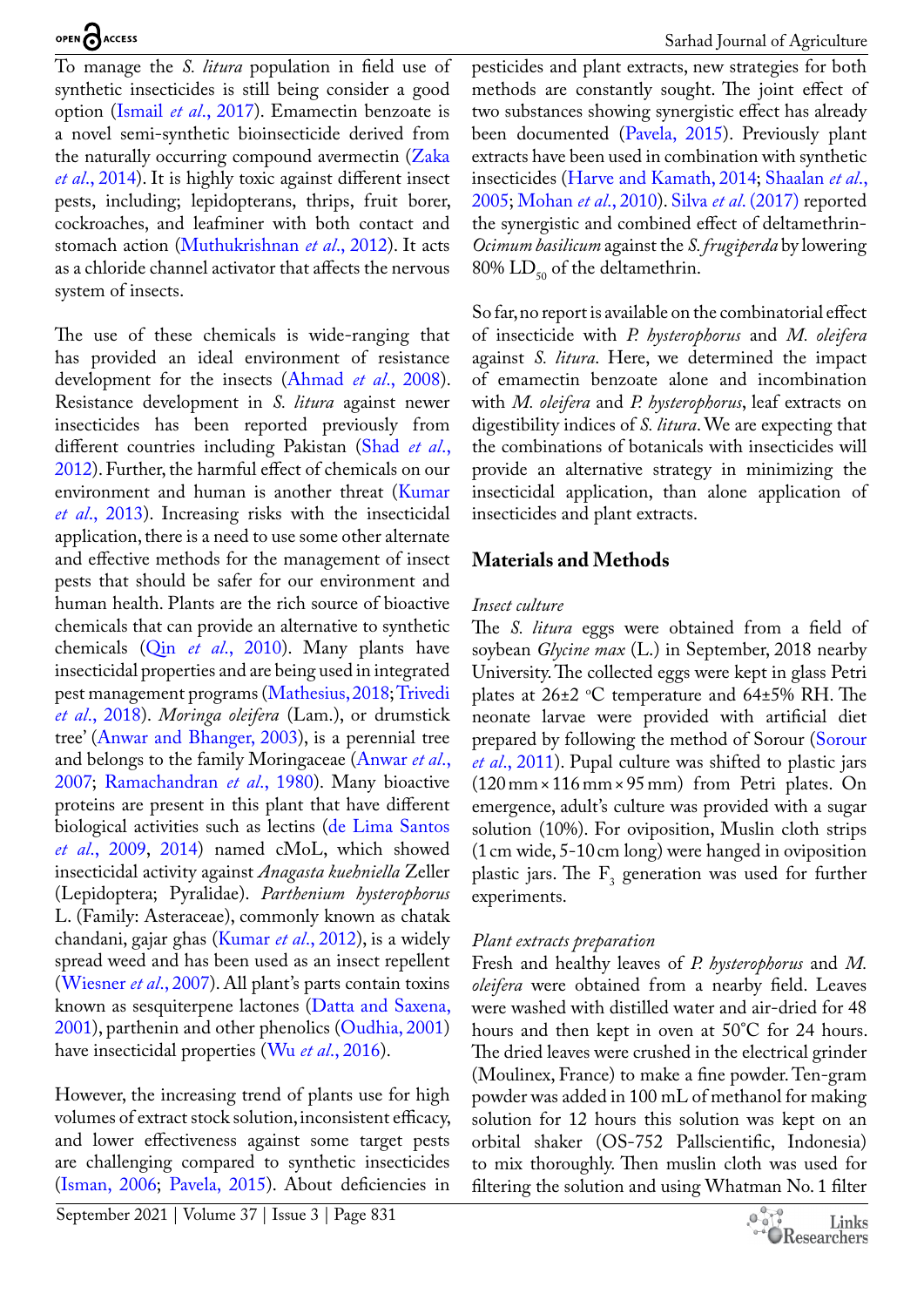paper. After filtration, the remaining material was mixed with 100 mL methanol solvent, and again kept on electrical shaker and repeated the shaking procedure. For solvent evaporation, the solution was kept in a rotary vacuum evaporator (BEV-1001V, Henan, China). After drying, the prepared extracts were stored in refrigerator at 4°C temperature.

#### *Leaf dip bioassay*

The recommended dose (0.5ml/liter of water) of emamectin benzoate 1.9% EC (GREEN ZONE), and 50mg of each plant extracts were used in this study. A preliminary experiment was performed to check the mortality of *S. litura* using two different concentrations (25mg, 50mg) of each plant extract. The higher concentration of each extract showed more significant toxicity against *S. litura*. So, we useda higher concentration of plant extracts in this study. An almost similar size of 3rd and 4th larval instars was tested and before the experiment, samesized and healthy larvae were selected and kept at starvation for 24 hours. The leaves (approximately 400mg) of soybean *G. max* were obtained from the field. To remove the contaminants and dust particles from the collected leaves were washed with distilled water. The washed leaves were dipped in each solution for 10 seconds and dried at room temperature for 10 minutes. In each Petri plate placed the treated leaves and then single larvae was kept in each plate. The completely randomized design (CRD) was used to arrange the treatments. In control (+ve) treatment the untreated larvae were used, and in control (-ve) treatment only methanol was applied. Each treatment was replicated five times having five larvae in each replication.

#### *Data recording*

Data for larval weight and length, faeces weight and leaves' weight before and after 24 hours of feeding were recorded. Data for the survival rate of larvae were also recorded daily.

The digestibility indices were calculated by following formulas ([Waldbauer, 1969](#page-8-4));

Relative growth rate (RGR) =  $\frac{B-A}{R} \times days$ Relative consumption rate (RCR) =  $\frac{D}{B} \times days$ Efficiency of conversion of ingested food (ECI) =  $\frac{B}{D} \times 100$  Effeciency of conersion of digested food (ECD) =  $\frac{A}{F} \times 100$ Approximate digestibility (AD) =  $\frac{D-F}{D} \times 100$ Assimilation rate  $(AR) = RCR \times AD$ 

Where:  $A =$  mean weight  $(g)$  of the insects on last day; B= original mean weight of insects  $(g)$ ; D= food biomass ingested  $(g)$  per insect);  $E =$  weight of food digested (g) calculated by subtracting the weight of feces from the weight of food ingested, F= feces biomass produced (g) per insect.

#### *Statistical analysis*

Data normality was assessed before the analysis. Digestibility and survival data were analyzed using one-way analysis of variance (ANOVA) by keeping the treatment/chemicals as the main factors. Means were separated by using Fisher's least significant difference (LSD) all-pairwise comparison test. The data was analysedby using Minitab 17.0 software.

#### **Results and Discussion**

*Spodoptera litura* larvae gained maximum weight in control +ve (344.9mg) and controlled-ve (330.1mg) treatment over time. Emamectin benzoate plus *P. hysterophorus* 50mg reduced the larval weight more than control treatments, and the larval weight was found 266.8mg on the last day of feeding on treated leaves. However, larvae gained 277.7mg weight feeding on treated leaves with emamectin benzoate alone ([Figure 1\)](#page-2-0).



<span id="page-2-0"></span>**Figure 1:** *Effect of emamectin benzoate (EMB) insecticide alone and in combination with Parthenium hysterophorus (PH), and Moringa oleifera (MO), on larval weight of Spodoptera litura, control (+ve) is untreated larvae, control (-ve) is methanol application.*

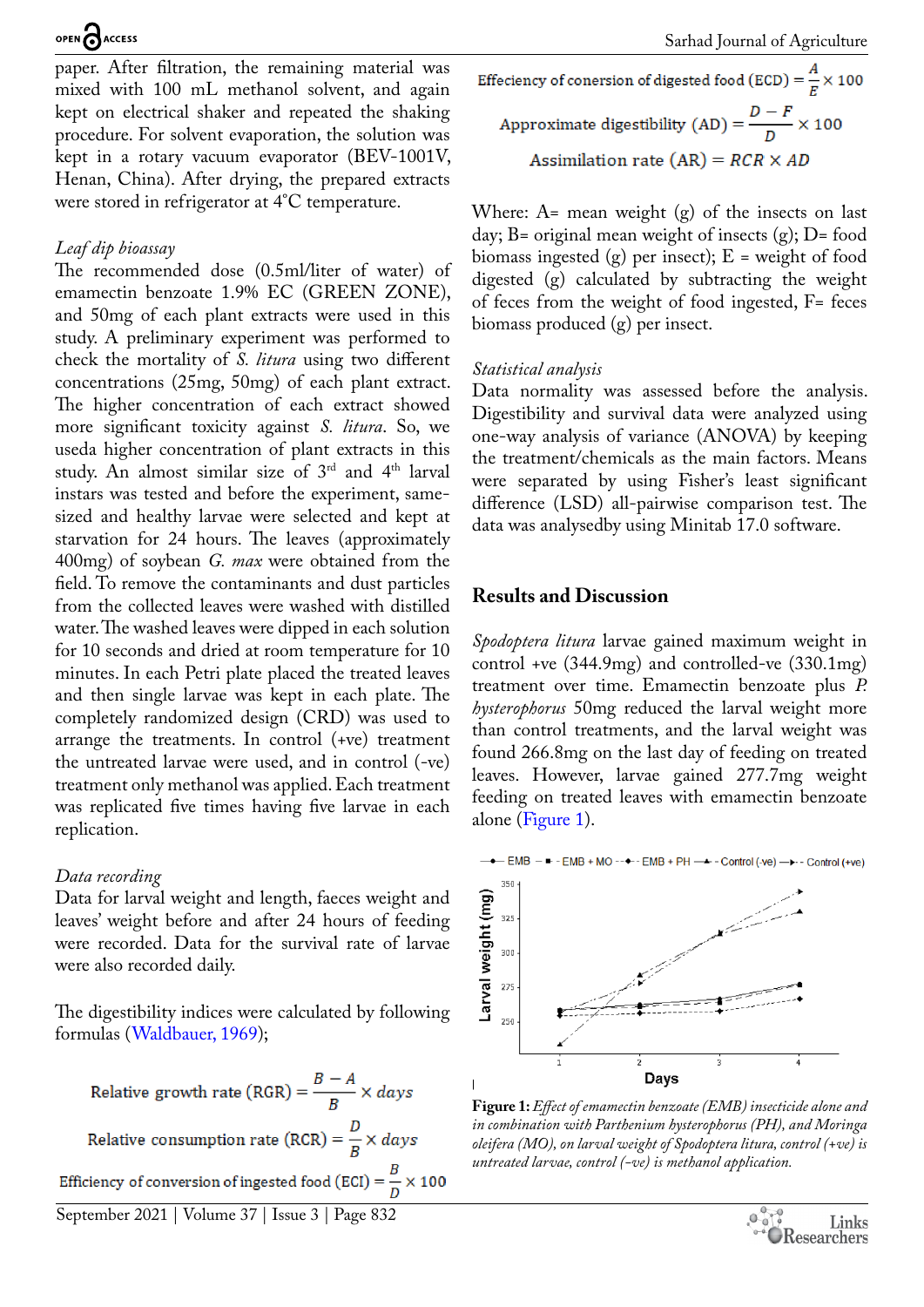The mixture of emamectin benzoate and *P. hysterophorus* reduced the maximum larval growth rate to 87.5% compared to the control +ve treatment. Similarly, the combined application of insecticide with *M. oliefera* reduced the larval growth rate to 82.5%. While about 67.5% reduction in larval growth rate was occurwiththe application of insecticide alone. The consumption rate of *S. litura* larvae was reduced maximum up to 42.7% after applying a mixture of emamectin benzoate and *P. hysterophorus* in comparison to control +ve. However, larvae consumed 33.9% less when they fed on leaves treated insecticide alone. A similar trend in reducing ECI and ECD was found when larvae fed on treated leaves with a mixture of emamectin benzoate and *P. hysterophorus.* About 74.3% ECI and 72.3% ECD were reduced by applying this mixture application in comparison to control +ve. Combined application of emamectin benzoate and *P. hysterophorus* reduced maximum assimilation rate up to 47.6% compared to control +ve. Maximum reduction (14.9%) of AD rate was found by applying emamectin benzoate in comparison to control +ve. About 11.04% AD rate was reduced using the mixture of emamectin benzoate with *M. oliefera* and 8.61% with *P. hysterophorus* ([Table 1\)](#page-4-0).

*S. litura* larvae's survival rate was higher (86.0- 94.0%) in both control treatments. However, with time, larvae's survival rate was decreased maximum in the treatment where emamectin insecticide plus *P. hysterophorus* extract was applied. Using emamectin alone and mixture of emamectin with *M. oliefera* extract, 6.7% larvae were survived onthe last day of exposure ([Figure 2\)](#page-3-0).



<span id="page-3-0"></span>**Figure 2:** *Survival rate of Spodoptera litura larvae after application of emamectin benzoate (EMB) alone and in combination with plant extracts, PH = Parthenium hysterophorus, MO = Moringa oleifera, untreated larvae were considered control (+ve) and methanol solvent was applied in control (-ve) treatment.*

September 2021 | Volume 37 | Issue 3 | Page 833

The comparison of plant extracts with insecticides has been immensely studied to minimize the use of synthetic insecticides, better toxicity, overcome insecticide resistance, and safer for the environment (López *et al*., 2005; [Khater, 2012](#page-6-8)). We studied the toxicity of emamectin benzoate insecticides combined with *P. hysterophorus* and *M. oleifera* plant extracts against *S. litura.* Our findings showed that the combined effect of insecticide with *P. hysterophorus*  negatively affected the *S. litura* in terms of growth disruption and survival rate. The *S. litura* larvae's growth is disrupted not only because of feeding inhibition (by the reduction in uptake of food and relative consumption rate) but also by digestibility (by reduction of *S. litura* efficiency in converting ingested food to growth) (War *et al*[., 2011](#page-8-5); [Mahmoodi](#page-6-9) *et al*., [2020\)](#page-6-9). Larval feeding inhibits and couldn't indigest food due to the presence of active principles in the plants ([Jeyasankar and Premalatha, 2012\)](#page-6-10). There is a disturbance in insect's physiology and its capability to digest food. However, detailed nutritional analyses are needed to understand the antifeedant effect of *P. hysterophorus* better. Our findings are similar to previous studies that reported feeding reduction of different insect pests using various plant extracts alone and in combination with insecticides. However, the reduction level was dependent upon species and dose (Silva *et al*[., 2013;](#page-7-12) [Olaitan and Abiodun, 2011](#page-7-13); [Nathan](#page-7-14) *et al*[., 2005](#page-7-14)). After feeding on treated leaves, larvae showed variation in the conversion of ingested food into biomass. Results showed that the larvae fed on untreated leaves highly utilized the food compared to treated with insecticide plus plant extracts. Reduction in larvae's consumption rate due to application of botanicals was also reported by previous studies [\(Adel](#page-5-9) [and Zaki, 2010;](#page-5-9) [Ahmed](#page-5-1) *et al*., 2013).

Botanical insecticides have adverse effects on the insects' metabolic process; however, detailed study on these precise effect mechanisms is still needed. It could be either due to insects' inability to digest the food treated with botanical insecticides or decreased the conversion ability of ingested food into nutrients ([Martinez and van Emden, 2001](#page-6-11)). In this study, the digestion (food nutrients absorption), rate of ingested food, assimilation rate was decreased due to feeding of larvae on leaves treated with emamectin plus *P. hysterophorus*. The combination of *P. hysterophorus* and synthetic insecticide suppressed the larvae growth and development of *S. litura* and reduced the body weight in terms of RGR. The plant extracts application proved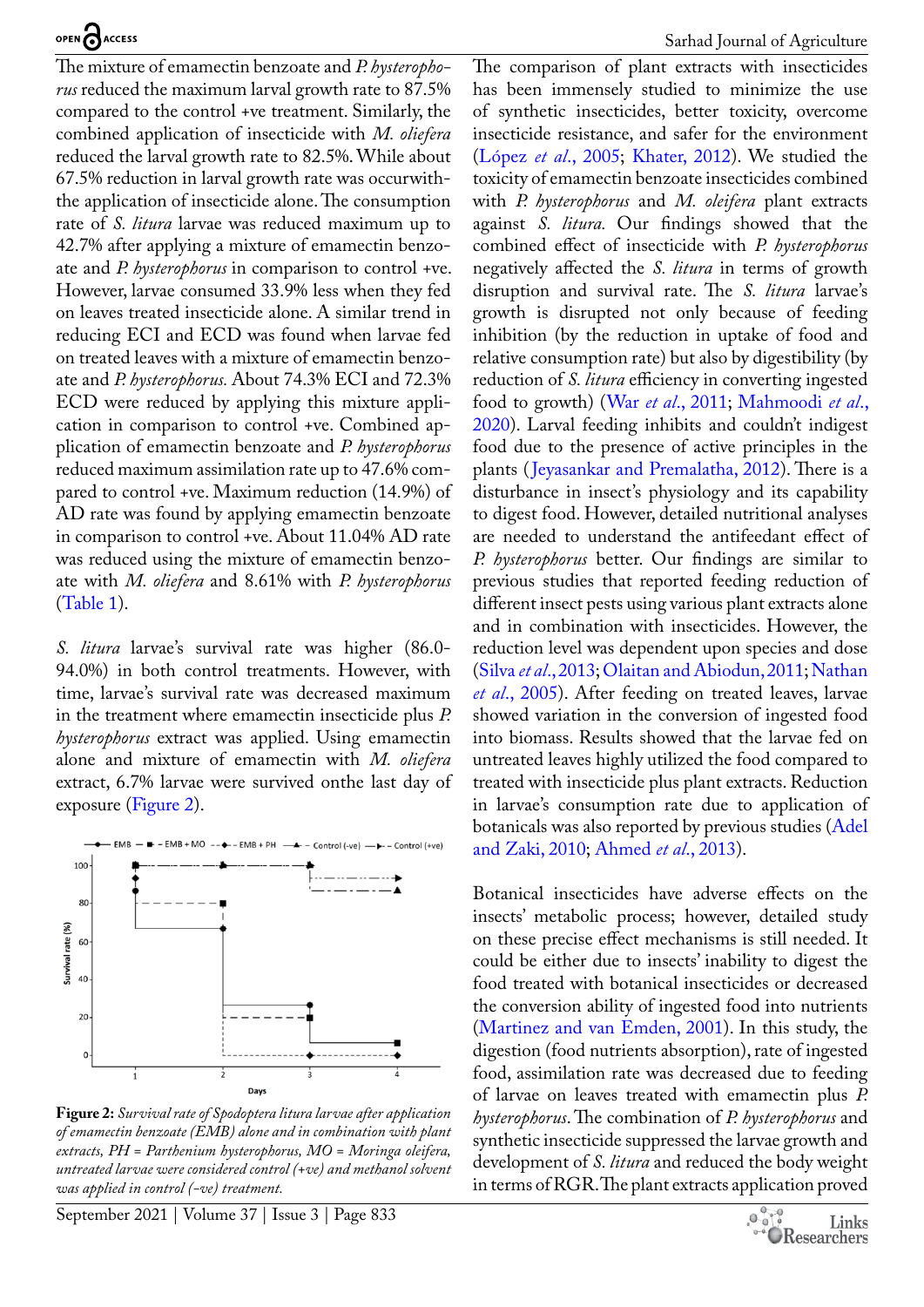<span id="page-4-0"></span>**Table 1:** *Effect (means±SE) of emamectin benzoate insecticide alone and in combination with plant extracts on relative consumption rate (RCR), relative growth rate (RGR), efficiency of conversion of ingested food (ECI), efficiency of conversion of digested food (ECD), approximate digestibility (AD) and assimilation rate (AR) of Spodoptera litura, untreated larvae were considered control (+ve) and methanol solvent was applied in control (-ve) treatment.*

|                  |                      |                      |                     | .                  |                    |                    |
|------------------|----------------------|----------------------|---------------------|--------------------|--------------------|--------------------|
| <b>Treatment</b> | <b>RGR</b>           | <b>RCR</b>           | $ECD$ (%)           | $ECI$ (%)          | <b>AR</b>          | AD(%)              |
| <b>EMB</b>       | $0.013 \pm 0.009 b$  | $0.413 \pm 0.012b$   | $5.29 \pm 0.442$    | $3.17\pm0.274$     | $24.88 \pm 0.651$  | $60.05 \pm 0.496c$ |
| $EMB+MO$         | $0.007 \pm 0.003$ bc | $0.377 \pm 0.007$ bc | $4.21 \pm 0.302$ bc | $2.66 \pm 0.175$   | $23.49 \pm 0.450$  | $62.76 \pm 0.340$  |
| $EMB+PH$         | $0.005 \pm 0.007c$   | $0.358 \pm 0.008c$   | $3.17 \pm 0.552$ c  | $2.04\pm0.357$ b   | $23.17\pm0.490$    | $64.47 \pm 0.055$  |
| Control (-ve)    | $0.037 \pm 0.018a$   | $0.602 \pm 0.004a$   | $11.02 \pm 0.545$ a | $7.72 \pm 0.314$ a | $42.02 \pm 0.536a$ | $69.45 \pm 0.578a$ |
| Control $(+ve)$  | $0.040 \pm 0.019a$   | $0.625 \pm 0.011a$   | $11.46 \pm 0.143a$  | $7.95 \pm 0.149$ a | $44.20 \pm 0.713a$ | $70.55 \pm 0.392a$ |
| Significance     | $168.0***$           | $211.0***$           | $84.5***$           | $117.0***$         | $338.0***$         | $116***$           |

*\*\*\* shows the significance at P = 0.05, means sharing similar letters are not significantly different at P > 0.05; EMB: emamectin benzoate, PH: Parthenium hysterophorus, MO: Moringa oleifera.*

poisonous for the growth of insects having insect growth regulator hormones disruption ability and insect stop feeding (Nasr *et al*[., 2010\)](#page-7-15), due to which insect ingestion becomes minimum and reduction in digestion occur ([Shannag](#page-7-16) *et al*., 2015). Plant extracts application combined with other control methods has been considered a useful technique for the management of lepidopterous insect pests [\(Adel and](#page-5-9)  [Zaki, 2010;](#page-5-9) [Arivoli and Tennyson, 2013](#page-5-10); [Ahmed](#page-5-1) *et al*[., 2013\)](#page-5-1).

Plant extracts act as a synergism when combined with insecticides [\(Mansour](#page-6-12) *et al*., 2012). The synergistic action could be due to the organism's least resistance ability and the toxic nature of the chemical composition ([Chansang](#page-5-11) *et al*., 2018). Combining synthetic insecticides with plant material interrupts the different target sites ([Madhu and](#page-6-13)  [Vijayan, 2010\)](#page-6-13). Synthetic insecticides like emamectin benzoate cause the hormonal regulation of molting and developmental processes ([Ishaaya](#page-6-14) *et al*., 2007), whereas plant extracts causeprevention or inhibition oviposition, growth hindering, repelling, and mimic juvenile hormones [\(Suwannayod](#page-8-6) *et al*., 2019).

According to Ali *et al*[. \(2017\)](#page-5-12), botanicals, as alone or in combination with synthetic insecticides cause negative effects on the food consumption, growth, and development of the cabbage white butterfly, *Pieris brassicae* (L., 1758) (Lepidoptera: Pieridae). Combiningdifferent plant extracts with some selected synthetic chemicals showed highly toxic results against both larvae and adult *Anopheles pharoensis*  ([Mansour](#page-6-15) *et al*., 2010). Synergism is the process that helps in disrupting the integrity of an insect's midgut epithelial cells with specific enzymes deltaendotoxins fixation, due to which insects stop feeding and dead [\(Mhalla](#page-7-17) *et al*., 2018). The synergism effect of botanicals with insecticides could be cost-effective and long-lasting bio-pesticides [\(Shaalan](#page-7-8) *et al*., 2005). The combined application of synthetic and botanicals pesticides could be proved an ideal tool for managing resistance due to the repetition of conventional pesticides [\(Chandler](#page-5-13) *et al*., 2011).

## **Conclusions and Recommendations**

In summary, it can be observed that *P. hysterophorus*  extract can be used with emamectin benzoate insecticide in the integrated management of *S. litura* due to their negative effect on the digestibility and survival of the larvae. Mixing *P. hysterophorus* extract with insecticide may be a perfect solution to delay or reduce the insect resistance to synthetic insecticides. For the control of bollworms, the combination of these chemicals may be used as insecticidal formulation.

However, further study is needed to understand better action and cost-effectiveness of these combinations in the fields.

## **Acknowledgments**

The authors thank the Department of Chemistry for providing a lab facility to prepare the plant extracts.

## **Novelty Statement**

The findings showed that a mixture of emamectin benzoate and plant extracts, especially *Parthenium hysterophorus*at 50mg concentration, significantly reduce the digestibility and survival of *Spodoptera* 

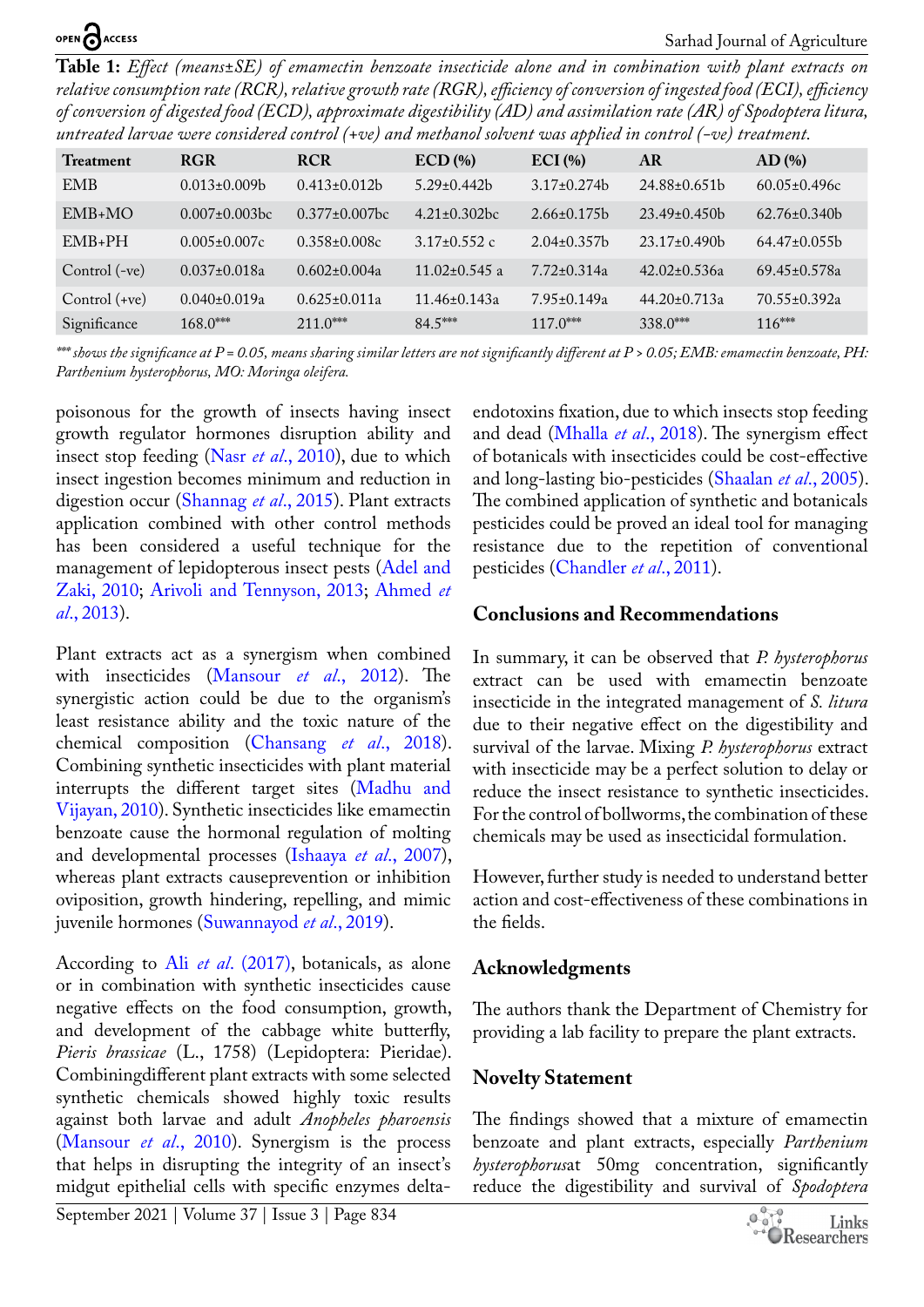# OPEN CACCESS

*litura*. Thus, this combination of insecticides can be used in controlling this insect pest, which will be cost-effective.

# **Author's Contribution**

**Muhammad Irfan Ullah and Sana Majeed:** experimented.

**Muhammad Arshad, Nimra Altaf and Muhammad Luqman:** Wrote the first draft of the manuscripts. **Asad Abdullah:** Designed the experiments.

**Muhammad Afzal and Sana Majeed:** Analyzed the data.

All authors read and approved the final manuscript.

# *Conflict of interest*

The authors have declared no conflict of interest.

# **References**

- <span id="page-5-2"></span>Abdullah, A., M.I. Ullah, A.B.M. Raza, M. Arshad and M. Afzal. 2019. Host plant selection affects biological parameters of *Spodoptera litura*. Pak. J. Zool., 51(6): 2117-2123. [https://doi.](https://doi.org/10.17582/journal.pjz/2019.51.6.2117.2123) [org/10.17582/journal.pjz/2019.51.6.2117.2123](https://doi.org/10.17582/journal.pjz/2019.51.6.2117.2123)
- <span id="page-5-9"></span>Adel, M.M. and F.N. Zaki. 2010. Biological response of *S. littoralis* larvae to feeding on diet mixed with neem product at different concentrations. Arch. Phytopathol*.* Plant Prot., 43(8): 775-782. <https://doi.org/10.1080/03235400802246697>
- <span id="page-5-1"></span>Ahmad, M., A. Ghaffar and M. Rafiq. 2013. Host plants of leaf worm, *Spodoptera litura* Fabricius (Lepidoptera: Noctuidae) in Pakistan. Asian J. Agric. Biol., 1(1): 23-28.
- <span id="page-5-3"></span>Ahmad, M., A.H. Sayyed, M.A. Saleem and M. Ahmad. 2008. Evidence for field evolved resistance to newer insecticides in *Spodoptera litura* (Lepidoptera: Noctuidae) from Pakistan. Crop Prot., 27(10): 1367-1372. [https://doi.](https://doi.org/10.1016/j.cropro.2008.05.003) [org/10.1016/j.cropro.2008.05.003](https://doi.org/10.1016/j.cropro.2008.05.003)
- <span id="page-5-0"></span>Ahmad, M., M.I. Arif and M. Ahmad. 2007. Occurrence of insecticide resistance in field populations of *Spodoptera litura* (Lepidoptera: Noctuidae) in Pakistan. Crop Prot., 26(6):<br>809-817. https://doi.org/10.1016/j. [https://doi.org/10.1016/j.](https://doi.org/10.1016/j.cropro.2006.07.006) [cropro.2006.07.006](https://doi.org/10.1016/j.cropro.2006.07.006)
- <span id="page-5-12"></span>Ali, S., M.I. Ullah, M. Arshad, Y. Iftikhar, M. Saqib and M. Afzal. 2017. Effect of botanicals and synthetic insecticides on *Pieris brassicae* (L., 1758) (Lepidoptera: Pieridae). Turk. J. Entomol., 41(3): 275-284. [https://doi.](https://doi.org/10.16970/entoted.308941)

[org/10.16970/entoted.308941](https://doi.org/10.16970/entoted.308941)

- <span id="page-5-4"></span>Anwar, F. and M. Bhanger. 2003. Analytical characterization of *Moringa oleifera* seed oil grown in temperate regions of Pakistan. J. Agric. Food Chem., 51(22): 6558-6563. [https://doi.](https://doi.org/10.1021/jf0209894) [org/10.1021/jf0209894](https://doi.org/10.1021/jf0209894)
- <span id="page-5-5"></span>Anwar, F., S. Latif, M. Ashraf and A.H. Gilani. 2007. *Moringa oleifera*: A food plant with Phytotherapy Research: Int. J. Dev. Pharmacol. Toxicol. Eval. Nat. Prod. Derivatives, 21(1): 17-25. [https://](https://doi.org/10.1002/ptr.2023) [doi.org/10.1002/ptr.2023](https://doi.org/10.1002/ptr.2023)
- <span id="page-5-10"></span>Arivoli, S. and S. Tennyson. 2013. Antifeedant activity, developmental indices and morphogenetic variations of plant extracts against *Spodoptera litura* (Fab) (Lepidoptera: Noctuidae). J. Entomol. Zool. Stud., 1(4): 87-96.
- <span id="page-5-13"></span>Chandler, D., A.S. Bailey, G.M. Tatchell, G. Davidson, J. Greaves and W.P. Grant. 2011. The development, regulation and use of biopesticides for integrated pest management. Philos. Trans. R. Soc. B: Biol. Sci., 366(1573): 1987-1998. <https://doi.org/10.1098/rstb.2010.0390>
- <span id="page-5-11"></span>Chansang, A., D. Champakaew, A. Junkum, A. Jitpakdi, D. Amornlerdpison, A.K. Aldred, D. Riyong, A. Wannasan, J. Intirach and R. Muangmoon 2018. Synergy in the adulticidal efficacy of essential oils for the improvement of permethrin toxicity against *Aedes aegypti* L. (Diptera: Culicidae). Parasite. Vectors. 11: 417. <https://doi.org/10.1186/s13071-018-3001-7>
- <span id="page-5-7"></span>Datta, S. and D.B. Saxsena. 2001. Pesticidal properties of parthenin (from *Parthenium hysterophorus*) and related compounds. Pest Manage. Sci. Pestic Sci., 57(1): 95- 101. [https://doi.org/10.1002/1526-](https://doi.org/10.1002/1526-4998(200101)57:1%3C95::AID-PS248%3E3.0.CO;2-J) [4998\(200101\)57:1<95::AID-](https://doi.org/10.1002/1526-4998(200101)57:1%3C95::AID-PS248%3E3.0.CO;2-J)[PS248>3.0.CO;2-J](https://doi.org/10.1002/1526-4998(200101)57:1%3C95::AID-PS248%3E3.0.CO;2-J)
- <span id="page-5-6"></span>De lima Santos, N.D., K. Da Silwa Paixao, T.H. Napoleao, P.B. Trindade, M.R. Pinto, L.C.B.B. Coelho, E.A. Eiras, D.M.A.F. Navarro and P.M.G. Paiva. 2014. Evaluation of *Moringa oleifera* seed lectin in traps for the capture of *Aedes aegypti* eggs and adults under semi-field conditions. Parasitol. Res., 113(5): 1837-1842. <https://doi.org/10.1007/s00436-014-3830-z>
- <span id="page-5-8"></span>Harve, G. and V. Kamath. 2004. Larvicidal activity of plant extracts used alone and in combination with known synthetic larvicidal agents against Aedes aegypti. Indian J. Exp. Biol., 42(12): 1216-1219.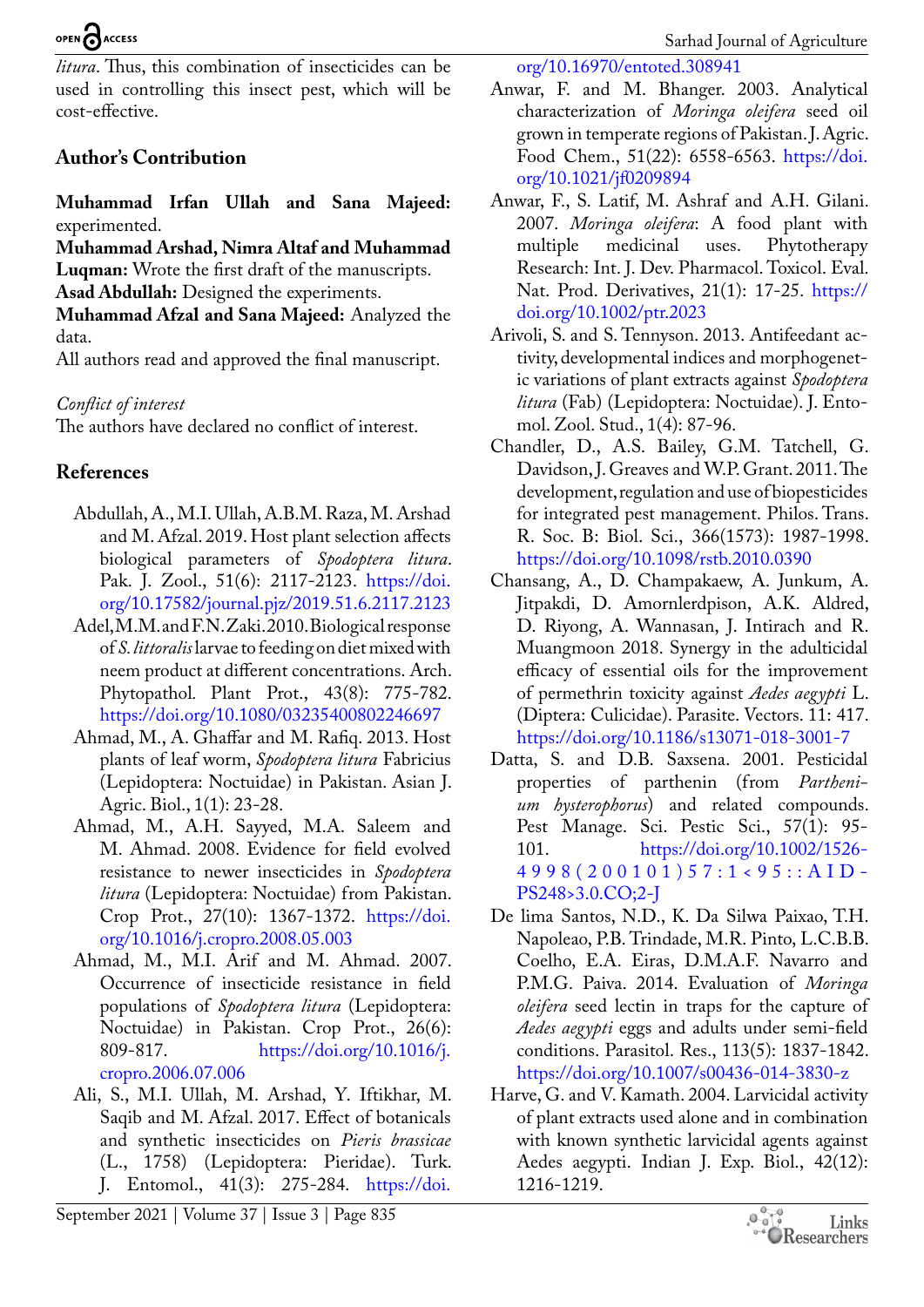OPEN CACCESS

- <span id="page-6-14"></span>Ishaaya, I., A. Barazani, S. Kontsedalov and A.R. Horowitz. 2007. Insecticides with novel modes of action: Mechanism, selectivity. Entomol. Res., 37 Cross-resist., 3: 148-152. [https://doi.](https://doi.org/10.1111/j.1748-5967.2007.00104.x) [org/10.1111/j.1748-5967.2007.00104.x](https://doi.org/10.1111/j.1748-5967.2007.00104.x)
- <span id="page-6-3"></span>Ismail, M., W. Wakil, N.H. Bashir, W. Hassan and U.W. Muhammad. 2017. Entomocidal effect of entomopathogenic fungus *Beauveria bassiana* and new chemistry insecticides against *Spodoptera litura* Fabricius (Noctuidae: Lepidoptera) under controlled conditions. Int. J. Agric. Inn. Res., 5(6): 2319-1473.
- <span id="page-6-7"></span>Isman, M., 2006. Botanical insecticides, deterrents, and repellents in modern agriculture and an increasingly regulated world. Annu. Rev. Entomol., 51: 45-66. [https://doi.org/10.1146/](https://doi.org/10.1146/annurev.ento.51.110104.151146) [annurev.ento.51.110104.151146](https://doi.org/10.1146/annurev.ento.51.110104.151146)
- <span id="page-6-10"></span>Jeyasankar, A. and S. Premlatha. 2012. Bioefficacy of *Solanum pseudocapsicum* L. (Solanaceae) against black cutworm, *Agrotisipsilon* Hufnagel (Lepidoptera: Noctuidae). J. Biol. Sci., 12(3): 174-179. [https://doi.org/10.3923/](https://doi.org/10.3923/jbs.2012.174.179) [jbs.2012.174.179](https://doi.org/10.3923/jbs.2012.174.179)
- <span id="page-6-2"></span>Khan, R.R., R.A. Ali, A. Ali, M. Arshad, S. Majeed, S.S. Ahmed and S.A. Khan. 2018. Compatibility of entomopathogenic nematodes (Nematoda: Rhabditida) and the biocide, spinosad for mitigation of the armyworm, *Spodoptera litura* (F.) (Lepidoptera: Noctuidae). Egypt. J. Biol. Pest Cont., 28(1): 58-63. [https://doi.](https://doi.org/10.1186/s41938-018-0063-y) [org/10.1186/s41938-018-0063-y](https://doi.org/10.1186/s41938-018-0063-y)
- <span id="page-6-8"></span>Khater, H.F., 2012. Prospects of botanical biopesticides in insect pest management. Pharmacology, 3(12): 641-656. [https://doi.org/10.5567/](https://doi.org/10.5567/pharmacologia.2012.641.656) [pharmacologia.2012.641.656](https://doi.org/10.5567/pharmacologia.2012.641.656)
- <span id="page-6-4"></span>Kumar, S., A.K. Sharma, S.S. Rawat, D.K. Jain and S. Ghosh. 2013. Use of pesticides in agriculture and livestock animals and its impact on environment of India. Asian J. Environ. Sci., 8(1): 51-57.
- <span id="page-6-6"></span>Kumar, S., G. Nair, A.P. Singh, S. Batra, S. Wahab and R. warikoo. 2012. Evaluation of the larvicidal efficiency of stem, roots and leaves of the weed, *Parthenium hysterophorus* (Family: Asteraceae) against *Aedes aegypti* L. Asian Pac. J. Trop. Dis., 2(5): 395-400. [https://doi.](https://doi.org/10.1016/S2222-1808(12)60086-3) [org/10.1016/S2222-1808\(12\)60086-3](https://doi.org/10.1016/S2222-1808(12)60086-3)
- <span id="page-6-1"></span>Lin, T., X. Li, B. Chen, P. Chen, M. Guo, X. Zhou and X. Cheng. 2019. Geographical origin identification of *Spodoptera litura* (Lepidoptera: Noctuidae) based on trace element profiles

using tobacco as intermedium planted on soils from five different regions. Microchem. J., 146: 49-55. [https://doi.org/10.1016/j.](https://doi.org/10.1016/j.microc.2018.12.051) [microc.2018.12.051](https://doi.org/10.1016/j.microc.2018.12.051)

- <span id="page-6-0"></span>Liu, D., Z.Q. Jia, Y.C. Peng, C.W. Sheng, T. Tang, L. Xu, Z.J. Han and C.Q. Zhao. 2018. Toxicity and sublethal effects of fluralaner on *Spodoptera litura* Fabricius (Lepidoptera: Noctuidae). Pest. Bioch. Physiol., 152: 8-16. [https://doi.](https://doi.org/10.1016/j.pestbp.2018.08.004) [org/10.1016/j.pestbp.2018.08.004](https://doi.org/10.1016/j.pestbp.2018.08.004)
- Lopez, Ó., J.G. Fernandez-bolanos and M.V. Gil. 2005. New trends in pest control: The search for greener insecticides. Green Chem., 7(6): 431- 442. <https://doi.org/10.1039/b500733j>
- <span id="page-6-13"></span>Madhu, S.K. and V.A. Vijayan. 2010. Evaluation of the larvicidal efficacy of extracts from three plants and their synergistic action with propoxur against larvae of the filarial vector *Culex quinquefasciatus* (Say). Toxicol. Environ. Chem. 92(1): 115-126. [https://doi.](https://doi.org/10.1080/02772240902784242) [org/10.1080/02772240902784242](https://doi.org/10.1080/02772240902784242)
- <span id="page-6-9"></span>Mahmoodi, L., F. Mehrkhou, N. Guz, M. Forouzan and R. Atlihan. 2020. Sublethal effects of three insecticides on fitness parameters and population projection of *Brevicoryne brassicae* (Hemiptera: Aphididae*).* J. Econ. Entomol., pp. 193. <https://doi.org/10.1093/jee/toaa193>
- <span id="page-6-15"></span>Mansour, S., R.F.A. Bakr, L.S. Hamouda and Mohamed. 2010. Toxic and synergistic properties of several botanical extracts against larval and adult stages of the mosquito, *Anopheles pharoensis*. Biopestic. Int. 6: 129-145.
- <span id="page-6-12"></span>Mansour, S.A., M.S. Foda and A.R. Aly. 2012. Mosquitocidal activity of two *Bacillus* bacterial endotoxins combined with plant oils and conventional insecticides. Indust. Crops Prod. 35(1): 44-52. [https://doi.org/10.1016/j.](https://doi.org/10.1016/j.indcrop.2011.06.001) [indcrop.2011.06.001](https://doi.org/10.1016/j.indcrop.2011.06.001)
- <span id="page-6-11"></span>Martinez, S.S. and H.F. Van Emden. 2001. Growth disruption, abnormalities and mortality of *Spodoptera littoralis* (Boisduval) (Lepidoptera: Noctuidae) caused by azadirachtin. Neotrop. Entomol., 30(1): 113-125. [https://doi.](https://doi.org/10.1590/S1519-566X2001000100017) [org/10.1590/S1519-566X2001000100017](https://doi.org/10.1590/S1519-566X2001000100017)
- <span id="page-6-5"></span>Mathesius, U., 2018. Flavonoid functions in plants and their interactions with other organisms. Plants, 7(2): 1-3. [https://doi.org/10.3390/](https://doi.org/10.3390/plants7020030) [plants7020030](https://doi.org/10.3390/plants7020030)
- Mesfin, E.G. Wondafrash and G. Terefe. 2012. Survival and feeding of African bollworm, *Helicoverpa armigera* (Hubner) (Lepidoptera:

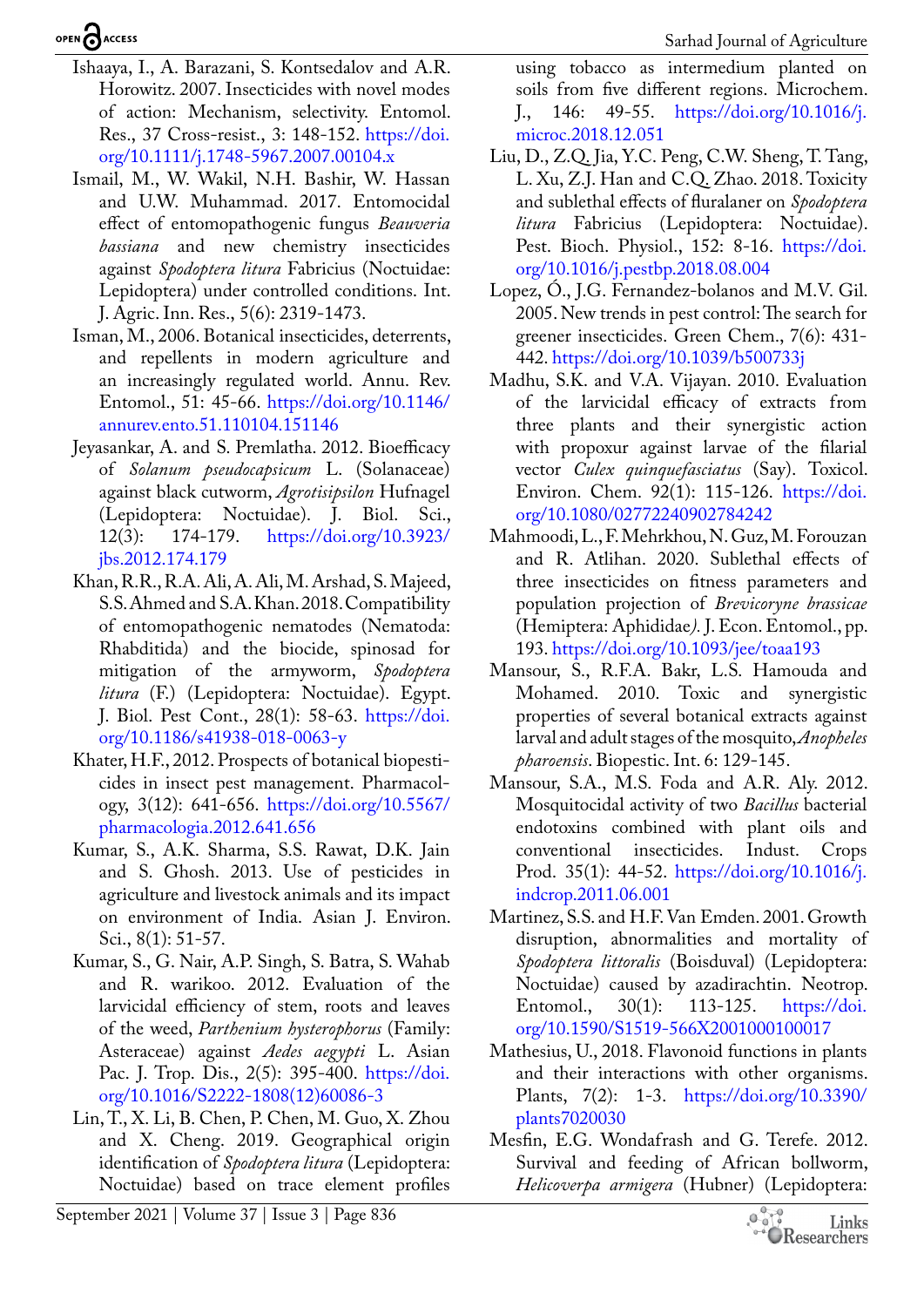Sarhad Journal of Agriculture

#### Noctuidae) affected by Neem, *Azadirachta indica* (A. Juss) extracts. World J. Agric. Sci., 8(3): 280-285.

- <span id="page-7-17"></span>Mhalla, D., D. Ben Farhat-Touzri, S. Tounsi and M. Trigui. 2018. Combinational effect of *Rumex tingitanus* (Polygonaceae) Hexane extract and *Bacillus thuringiensis* δ-Endotoxin against *Spodoptera littoralis* (Lepidoptera: Noctuidae). Bio. Med. Res. Int., pp.1-7. [https://](https://doi.org/10.1155/2018/3895834) [doi.org/10.1155/2018/3895834](https://doi.org/10.1155/2018/3895834)
- <span id="page-7-9"></span>Mohan, L., P. Sharma and S.N. Srivastava. 2010. Combination larvicidal action of *Solanum xanthocarpum* extract and certain synthetic insecticides against filarial vector, *Culex quinquefasciatus* (SAY). S. Asian J. Trop. Med. Public Health., 41(2): 311-319.
- <span id="page-7-2"></span>Muthukrishnana, N., K. Govindan and M. Visnupriya. 2012. Effect of emamectin benzoate 5 SG against thrips and fruit borer complex on grapevine. Madras Agric. J., 99: 871-876.
- <span id="page-7-15"></span>Nasr, H.M., M.E. Badawy and E.I. Rabea. 2010. Toxicity and biochemical study of two insect growth regulators, buprofezin and pyriproxyfen, on cotton leafworm *Spodoptera littoralis*. Pestic. Biochem. Physiol., 98(2): 198-205. [https://doi.](https://doi.org/10.1016/j.pestbp.2010.06.007) [org/10.1016/j.pestbp.2010.06.007](https://doi.org/10.1016/j.pestbp.2010.06.007)
- <span id="page-7-14"></span>Nathan, S.S., P.G. Chung and K. Murugan. 2005. Effect of biopesticides applied separately or together on nutritional indices of the rice leaffolder *Cnaphalocrocis medinalis*. Phytoparasit., 33(2): 187. <https://doi.org/10.1007/BF03029978>
- <span id="page-7-13"></span>Olaitan, A.F and T. Abiodun. 2011. Comparative toxicity of botanical and synthetic insecticides against major field insect pests of cowpea (*Vigna unquiculata* L.) Walp. J. Nat. Prod. Plant Res., 1(3): 86-95.
- <span id="page-7-6"></span>Oudhia, P., 2001. Parthenium hysterophorus: Traditional medicinal uses. Soc. Parthenium Manage. (SOPAM).
- <span id="page-7-7"></span>Pavela, R., 2015. Acute toxicity and synergistic and antagonistic effects of the aromatic compounds of some essential oils against *Culex quinquefasciatus* Say larvae. Parasitol. Res., 114: 3835-3853. [https://doi.org/10.1007/s00436-](https://doi.org/10.1007/s00436-015-4614-9) [015-4614-9](https://doi.org/10.1007/s00436-015-4614-9)
- <span id="page-7-4"></span>Qin, W., S. Huang, C. Li, S. Chen and Z. Peng. 2010. Biological activity of the essential oil from the leaves of *Piper sarmentosum* Roxb.(Piperaceae) and its chemical constituents on *Brontispa longissima* (Gestro)(Coleoptera: Hispidae). Pestic. Biochem. Physiol., 96(3): 132-139. [https://](https://doi.org/10.1016/j.pestbp.2009.10.006)

<span id="page-7-5"></span>[doi.org/10.1016/j.pestbp.2009.10.006](https://doi.org/10.1016/j.pestbp.2009.10.006)

- Ramachandran, C., K. Peter and P. Gopalakrishnan. 1980. Drumstick (*Moringa oleifera*): A multipurpose Indian vegetable. Econ. Bot., 34(3): 276-283. [https://doi.org/10.1007/](https://doi.org/10.1007/BF02858648) [BF02858648](https://doi.org/10.1007/BF02858648)
- Santos, A.F., L.A. Luz, A.C. Argolo, J.A. Teixeira, P.M. Paiva and C.A. Coelho. 2009. Isolation of a seed coagulant *Moringa oleifera* Lectin. Process. Biochem., 44(4): 504-508. [https://doi.](https://doi.org/10.1016/j.procbio.2009.01.002) [org/10.1016/j.procbio.2009.01.002](https://doi.org/10.1016/j.procbio.2009.01.002)
- <span id="page-7-0"></span>Seth, R. and V. Sharma. 2002. Growth, development, reproductive competence and adult behaviour of *Spodoptera litura* (Lepidoptera: Noctuidae) reared on different diets.
- <span id="page-7-8"></span>Shaalan, E.A.S., D.V.Canyon, M.W.F. Younes, H. Abdel-Wahab and A.H. Mansour. 2005. Effects of sub lethal concentrations of synthetic insecticides and *Callitris glauscophylla* extracts on the development of *Aedes aegypti*. J. Vector Ecol., 30(2): 295-298.
- <span id="page-7-3"></span>Shad, S.A., A.H. Sayyed, S. Fazal, M.A. Saleem, S.M. Zaka and M. Ali. 2012. Field evolved resistance to carbamates, organophosphates, pyrethroids, and new chemistry insecticides in *Spodoptera litura* Fab. (Lepidoptera: Noctuidae). J. Pest Sci. 85: 153-162. [https://doi.org/10.1007/](https://doi.org/10.1007/s10340-011-0404-z) [s10340-011-0404-z](https://doi.org/10.1007/s10340-011-0404-z)
- <span id="page-7-16"></span>Shannag, H.K., J.L. Capinera and N.M. Freihat. 2015. Effects of neem-based insecticides on consumption and utilization of food in larvae of *Spodoptera eridania* (Lepidoptera: Noctuidae*).* J. Insect Sci., 15(1): 152. [https://doi.org/10.1093/](https://doi.org/10.1093/jisesa/iev134) [jisesa/iev134](https://doi.org/10.1093/jisesa/iev134)
- <span id="page-7-1"></span>Sharma, R.K. and R.S. Bisht. 2008. Antifeedant activity of indigenous plant extracts against *Spodoptera litura* Fabricius. J. Insect Sc. (Ludhiana). 21(1): 56-60.
- <span id="page-7-12"></span>Silva, L.B., J.C. Da Silva, B.E. Pavan, F.F. Pereira, K. Maggioni, H. Ligia and M.T. Peres. 2013. Insecticide irritability of plant extracts against *Sitophilus zeamais*. Afr. J. Agric. Res., 8(11): 978-983.
- <span id="page-7-10"></span>Silva, S., J.P.A. Rodrigues Da Cunha, S. Malfitano De Carvalho, C.H.S. Zandonadi, R.C. Martins and R. Chang. 2017. *Ocimumbasilicum* essential oil combined with deltamethrin to improve the management of *Spodoptera frugiperda*. Cienc. Agrotec., 41: 665-675. [https://doi.](https://doi.org/10.1590/1413-70542017416016317) [org/10.1590/1413-70542017416016317](https://doi.org/10.1590/1413-70542017416016317)
- <span id="page-7-11"></span>Sorour, M. A., O. Khamiss, A.S.E. El-Wahab,

September 2021 | Volume 37 | Issue 3 | Page 837